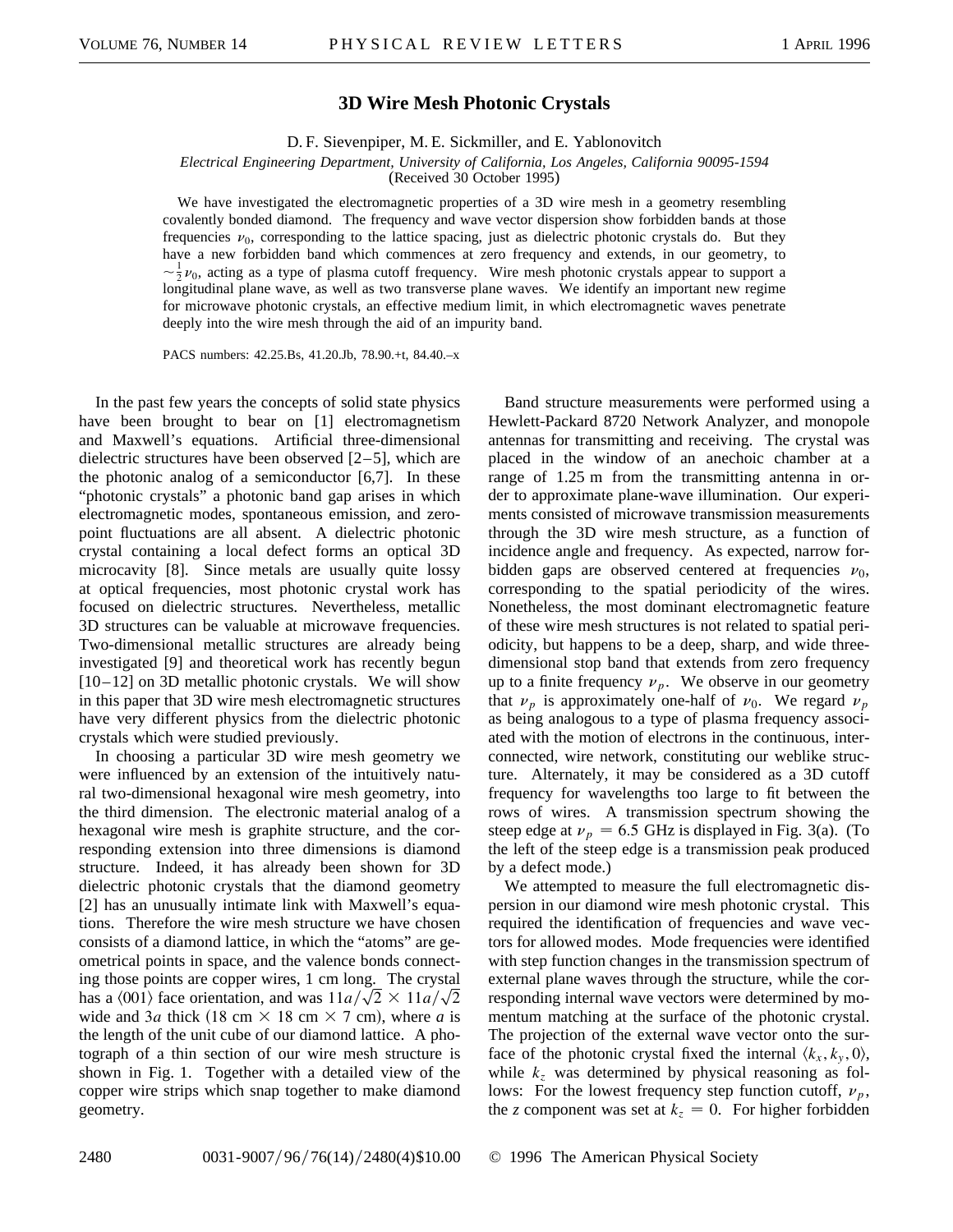

FIG. 1. (a) A perspective photograph of our diamond geometry 3D wire mesh photonic crystal. The individual wires play the role of "valence bonds" connecting the atoms which are merely geometrical points in space. The wires have a 1.25 mm square cross section, and are 1 cm long. (b) A detailed view of the copper wire strips which snap together to make diamond structure.

gaps due to periodicity,  $k_z$  was set so that  $\vec{k}$  would fall at the surface of the Brillouin zone.

In the wire mesh photonic crystal shown in Fig. 1, the top surface is a  $\langle 1, 0, 0 \rangle$  cubic plane. Normal incidence puts the wave vector in the *X* direction of reciprocal space, as shown in the Brillouin zone inset of Fig. 2. Repeated spectra were taken as the sample was rotated away from normal incidence, so that the wave vector moved along the *X*-*U*-*L* line. The procedure was repeated along the *X*-*W*-*K* line and for both *s* and *p* polarizations. With the wave vector in the *X*-*W*-*K* direction, its component in the  $k_z = 0$  plane, in the vicinity of the  $\Gamma$  point, would be in the  $\Gamma$ -*X* direction (one of the other orthogonal *X* points). Thus an *X*-*W*-*K* scan also covered the  $\Gamma$ -*X* line. Likewise, an  $X$ - $U$ - $L$  scan covered the  $\Gamma$ - $K$  line in the  $\Gamma$  vicinity, as well. All of the various reciprocal space segments were than stitched together in Fig. 2(a) for *s* polarization and Fig. 2(b) for *p* polarization.

In an experiment such as this, there is no guarantee that every internal mode will be observed. Coupling to certain modes could be forbidden in our geometry, and some internal plane waves might simply couple inefficiently to external plane waves due to mode matching problems at the incident interface. In Fig. 2(a), the modes detected at the *K* point are certainly incomplete, since the *K* point differs by a reciprocal lattice vector from the *U* point, where additional modes are detected. The gap due to periodicity, at the surface of the Brillouin zone, falls between 12 and 13 GHz, but it is not clear that it is an absolute gap in all directions of space. The dominant feature is the low frequency gap from 0 to 6.5 GHz associated with the motion of electrons in the



FIG. 2. (a) Frequency and wave vector representing allowed plane waves inside our diamond wire mesh photonic crystal; *s* polarization incident on a  $\langle 1, 0, 0 \rangle$  face. (b) Dispersion relation for *p* polarization. The triangles represent a mode which vanishes at normal incidence which may be a longitudinal plane wave. The squares may be an experimental artifact.

continuous, interconnected, wire network. For incident *p* polarization, in Fig. 2(b), those modes indicated by triangular dots (along *X*-*U*-*L*) had the property that they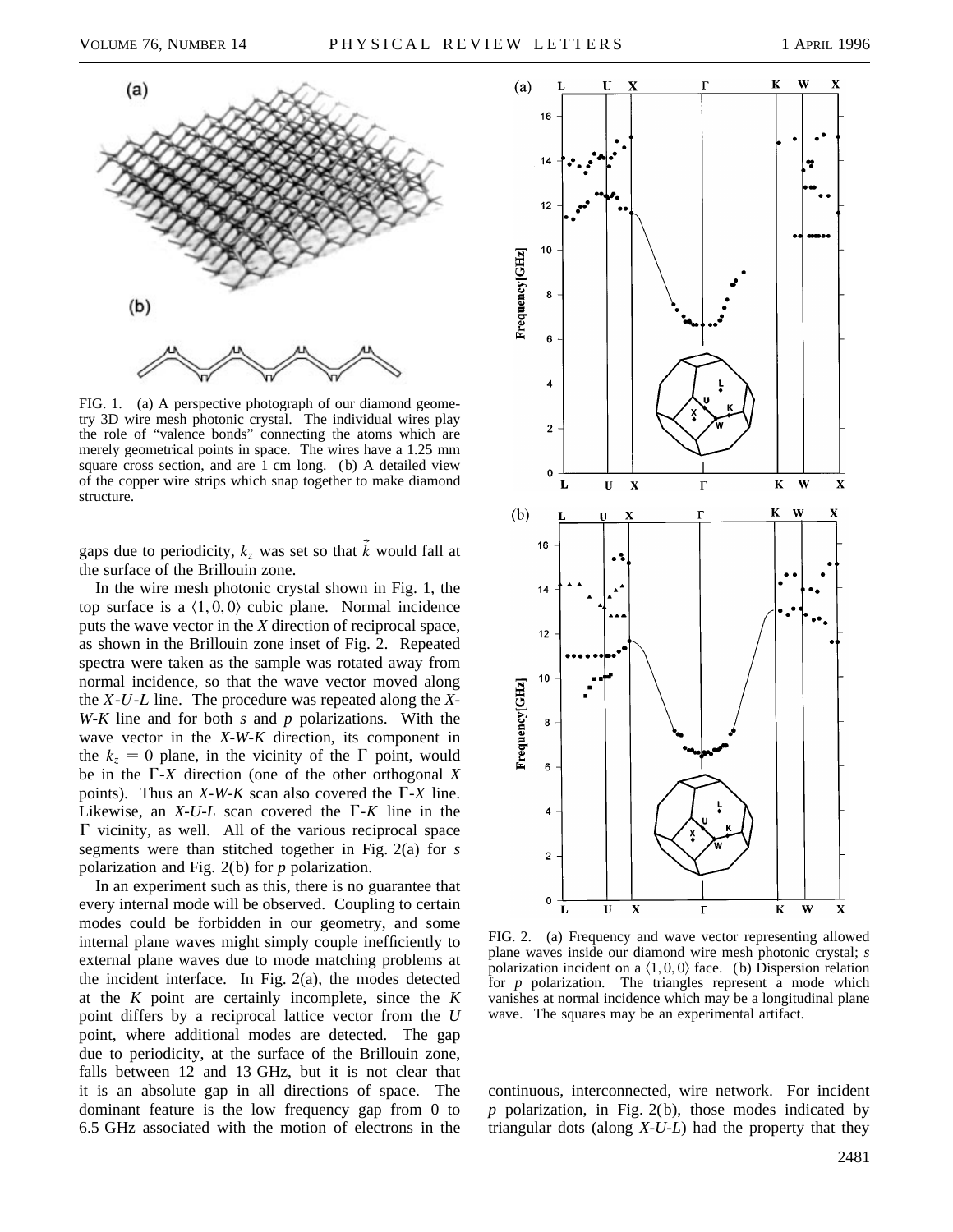vanished at normal incidence. Therefore these might be internal, longitudinally polarized plane waves similar to surface plasmons, but running along the internal wires of the structure. This implies that wire mesh photonic crystals support a longitudinal plane wave, as well as two transverse plane waves.

Our band structure results for metallic wire mesh photonic crystals may be summarized as follows: (a) Periodicity produces a stop band just as in dielectric photonic crystals (in spite of some speculation that metallic photonic crystals would possess allowed rather than forbidden bands). (b) Wire mesh photonic crystals have a new forbidden band which commences at zero frequency, and extends to approximately half the normal band-gap frequency. (c) Longitudinal modes are allowed in metallic photonic crystals. Therefore the internal electromagnetic plane waves have three possible polarizations, rather than just two.

Let us now discuss the significance of these wire mesh photonic crystal properties. The most interesting point is the plasma edge, or cutoff frequency  $\nu_p$ . In the vicinity of  $\nu_p$  the mesh spacing is similar to the vacuum wavelength. Given that microwave lengths are rather large, combined with the need for multiple mesh periods to form a 3D crystal, these considerations would appear to demand inconveniently large structures. It would therefore be preferable to operate the wire mesh photonic crystal at mesh spacing much smaller than a vacuum wavelength. Under those conditions, the electromagnetic radiation generally penetrates only one or two unit cells, effectively interacting with only a two-dimensional surface layer of the wire mesh. Two-dimensional periodic metallic structures are already well known [13–16] in electromagnetic engineering, where they are called "frequency selective surfaces." In order to access a distinctive physical regime, and a potentially useful one, we must design photonic crystal structures where electromagnetic waves penetrate the wire mesh, whose spacing  $a \ll \lambda$ , the vacuum wavelength. This condition defines a *new and different regime* of photonic crystals.

In the new regime  $a \ll \lambda$ , the crystal structures are actually effective media, described by a frequency dependent dielectric constant  $\varepsilon(\omega)$ , rather than the full 3D wave vector dependence  $\varepsilon(\vec{k})$  of a true photonic crystal. Nevertheless, such effective media can have many unusual properties, including particularly a negative, predominantly real, dielectric constant at microwave frequencies, which would otherwise be difficult to find among solid metals. Effective medium theory  $[17-19]$ , as well as its application to cermet [20,21] structures, has been the subject of extensive past study.

Since the local geometry of such an effective medium is probably not as important as it would be in a dielectric photonic crystal, a diamond wire mesh, a cubic [12] wire mesh, or perhaps a random wire mesh may perform similarly. The basic approach toward creating a penetrable medium in which  $a \ll \lambda$  is to introduce an impurity band within the low frequency forbidden gap, below  $\nu_n$ , in other words, a band structure within a band structure, or a superlattice.

In Fig. 3 we present results on the initial stages of a transition from isolated defect modes to impurity band formation, by capacitive defects in the wire mesh, i.e., selectively cut wires. (Independently, Pendry *et al.* [22] have introduced inductive loading of the individual wires to create such a medium.) Measurements of defect resonance were taken with the crystal embedded in microwave absorbing foam. Monopole antenna probes were inserted



FIG. 3. The evolution from a single defect in the photonic crystal, toward an impurity band within the 0 to 6.5 GHz forbidden gap. The defects were all spatially located within the same  $\langle 1, 1, 1 \rangle$  plane. (a) A defect consisting of a single cut wire. ( b) Two neighboring cut wires, producing "bonding and antibonding modes" as in a diatomic molecule. (c) Three neighbors resembling a triangular ring molecule. (d) Four in a star configuration. (e) Six in a benzene ring configuration. The vertical arrows point to the allowed modes, paired arrows representing double degeneracy. The frequency level structure corresponds to that known for the energy levels of the corresponding molecules in chemistry.